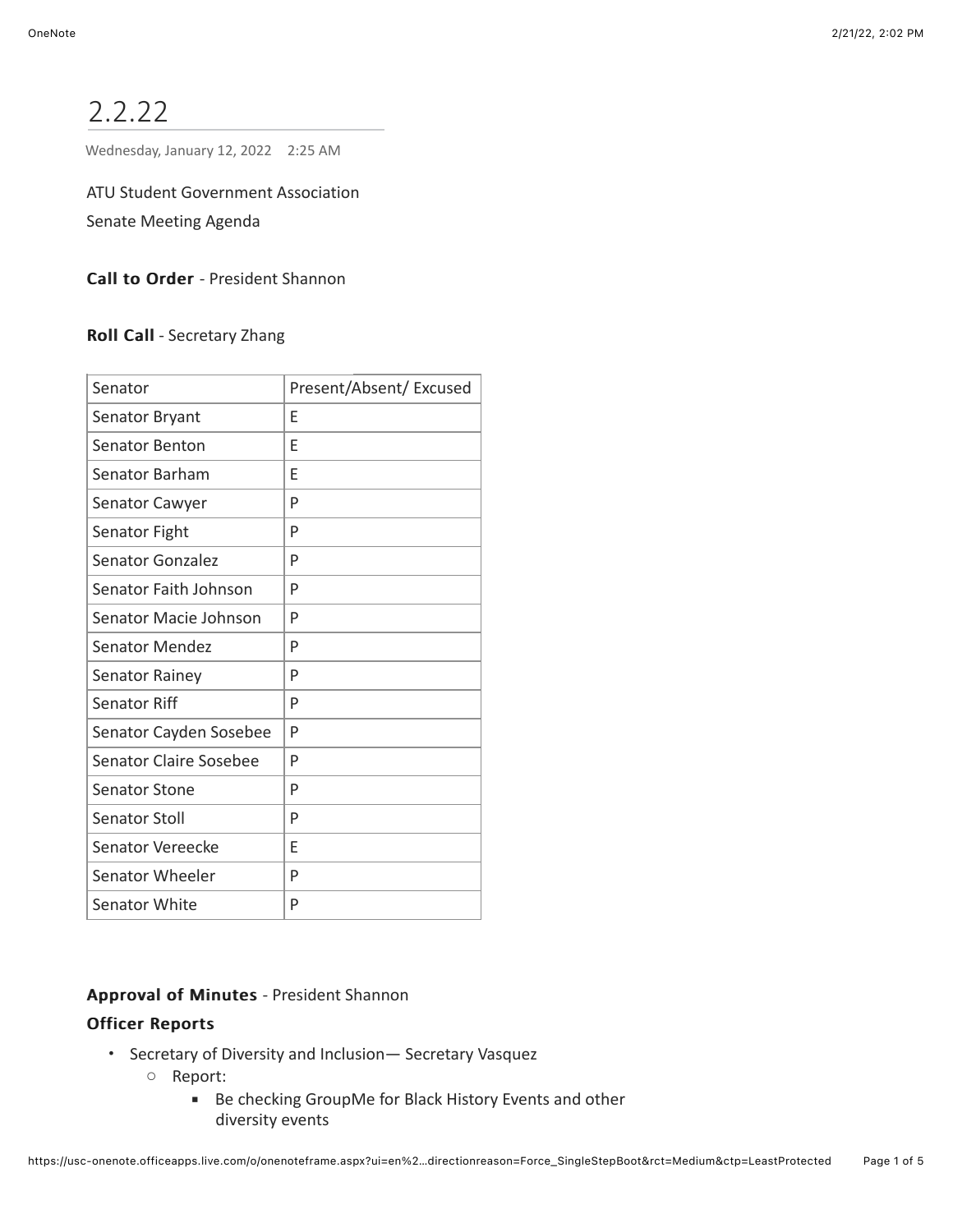- Tomorrow is Sankofa
- Also, the Lunar New Year celebration is tomorrow
- Stay safe tomorrow!
- Secretary of Community Outreach— Secretary Brown
	- Report: Blood drive may or may not happen tomorrow due to weather
	- Little Rock airport exercise-let me know if you are interested
- Secretary of Public Relations— Secretary Hitt
	- Report:
		- Post flyers for applications and Wonder Week
- Secretary of Internal Affairs— Secretary Zhang
	- Report:
		- senator election application on presence until Friday at 5pm, tell your friends to go apply
		- Required service hours
		- Tabling for election next week (sign up link in GroupMe)
		- **■** Writing a bill for passing funds for plaques, polos, nametags, graduation stole
- Secretary of Student Development— Secretary Hiland
	- Report:
		- **WONDER WEEK**
		- Monday: Gold Rush Bingo SAB
		- Tuesday: Food Drive/ Sculpture Contest
		- Wednesday: Pep Rally
		- **EXECUTE:** Thursday: Giveaways w/ PLC  $\omega$  Games
		- **Example 1** Friday: Homerun Derby
		- Saturday: Hoodie Giveaways @ Games
- Secretary of Finance and Administration— Secretary Reynolds
	- Report:
		- Updated balance: \$22,731 + rollover balance
- Vice President— Vice President Wright
	- Report:
		- Senators of Colleges- Please schedule a meeting with the dean of your college to discuss the upcoming year and if there are any cost increases.
		- Committees- If you are wanting money allocated to your committee this semester, please meet with me THIS WEEK to get those details straightened out.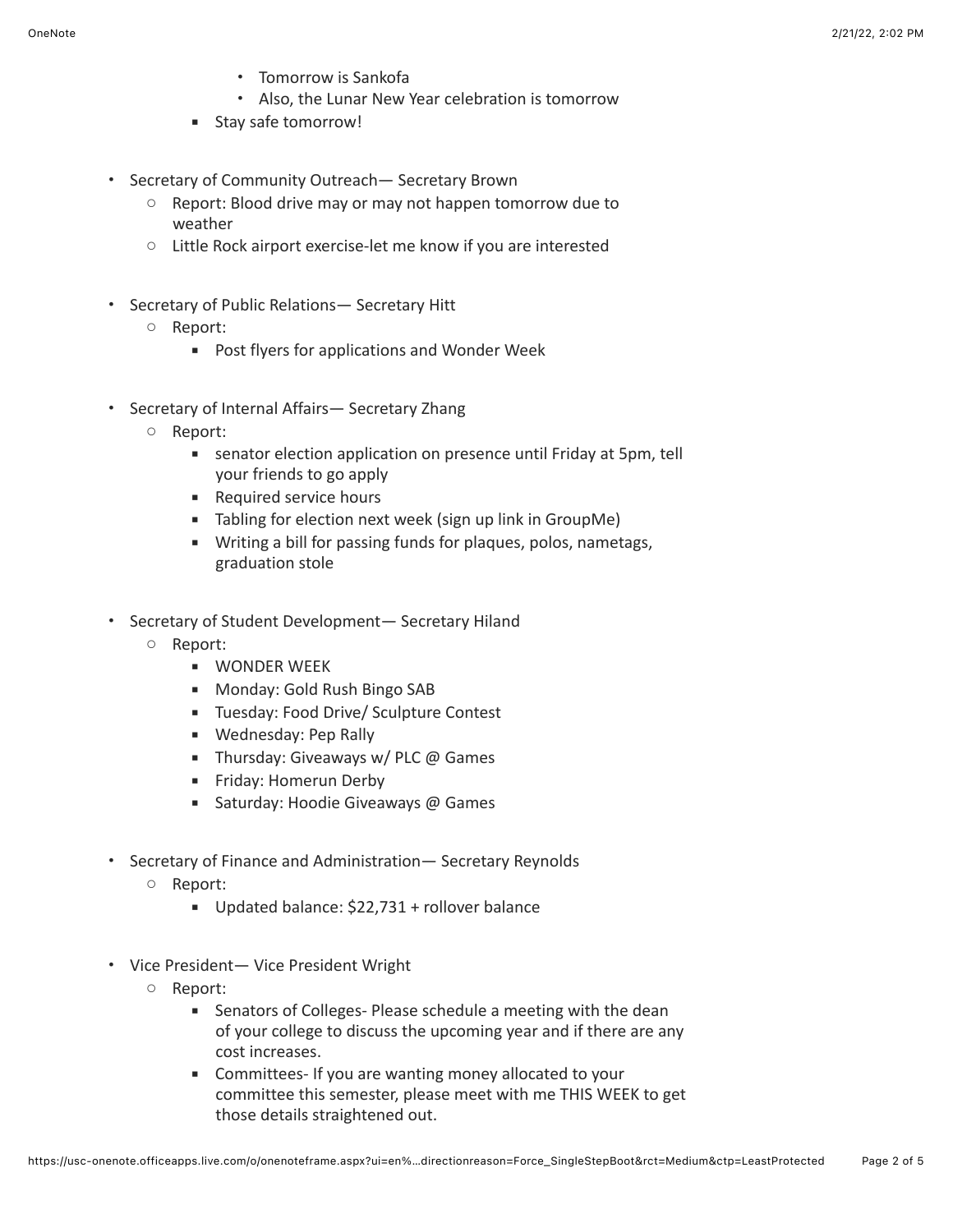- Senators- If you have something you would like to see this semester, let us know ASAP so we can make sure to make those things happen
- Committee reports:
	- **EXECOMMITTEE: Senator Fight** 
		- Senator Wheeler is having a puppy love event in the Union
		- Go sign up on the link
	- **EXECOMMITTEE: Senator OPEN** 
		- Tomorrow night vs Harding @Tucker (Weather permitting)
			- Women 5:30 PM
			- Men 7:30 PM
		- Saturday vs Monticello @Tucker
			- Men 3 PM
	- **Traffic and Safety Committee: Senator Claire** 
		- No report
		- Stay safe during this week!
	- Recycling Committee: Senator Riff
		- No report
	- Food Committee: Senator Sosebee
		- No report
- President— President Shannon
	- Report:
		- **EXEC** Jeffrey Cass reached out from Fee Subcommittee Announcement: Passed an increase to the Athletics Fee of \$0.60 per student per hour in order to accommodate the increased costs of travel, hotel, food, apparel, and officiating costs (see Athletics Fee Proposal Attachment)
			- Had been downsized during the budget restructuring
			- Rentals for away games was becoming a necessity
			- Travel costs were increasing
			- Still has to be approved by the full budget committee this month
			- It was \$20.60/hour->\$21.20/hour
				- If you're in 15 hours, that is \$318 (it added \$9 from \$309)
			- They bring in \$3.3 million in Athletics fees
				- This would add \$100,000 more making it \$3.4 million
			- Questions?
				- What all does the athletics fee go towards?
				- What are our peer university athletic fees like?
					- **They're listed on the states website**
				- If there was a 25% reduction during restructure, why wasn't there a reduction in student's fees?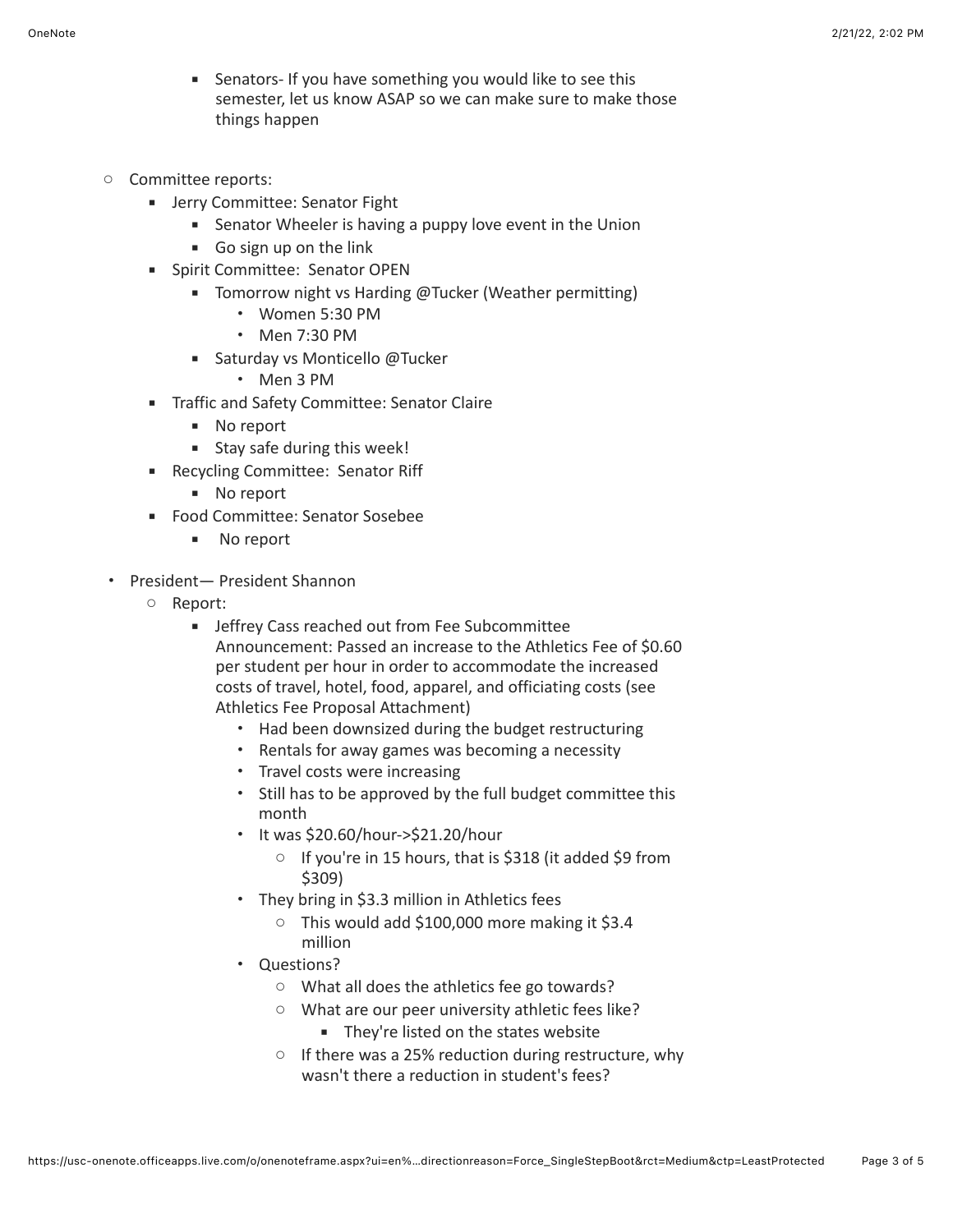# Advisor Reports Advisor Reports

- Dean of Student Engagement— Kevin Solomon;
	- Report:
		- Vaccine Scholarship opportunity
			- \$1000 unvaccinated or no booster
			- Not ran by Tech-outside agency
			- Centered in the Student Union
		- Meeting about weather @3AM tomorrow morning Dr. Bowen and Chief McMillian
			- Announcement hopefully released today
			- Chambers will be serving
			- Hull and Tucker Coliseum will be warming centers
		- ▪
- Vice President for Student Affairs—Dr. Keegan Nichols
	- Report:

▪

## **Unfinished Business:**

- <Item 1>
- $\cdot$  <Item 2>
- $\cdot$  <etc.>

### **New Business:**

- $\cdot$  <Item 1> Bill 042
- $\cdot$  <Item 2>Bill 043
- <Item 3>Website OIS DB 242 install cameras livestream every SGA meeting moving forward
	- Maybe allocate funds towards this once we figure out the amount (nvm not SGA funds)

## Constituent Concerns: Constituent Concerns:

- Bus that transports students
	- Services provided by local church

### Announcements: Announcements:

- Trying to partner more with RSO's in the future as a governing body
- February 9th How to Get Involved with Sexual Assault Prevention Rothwell 138
- Diversity Advisory Board meeting today @5